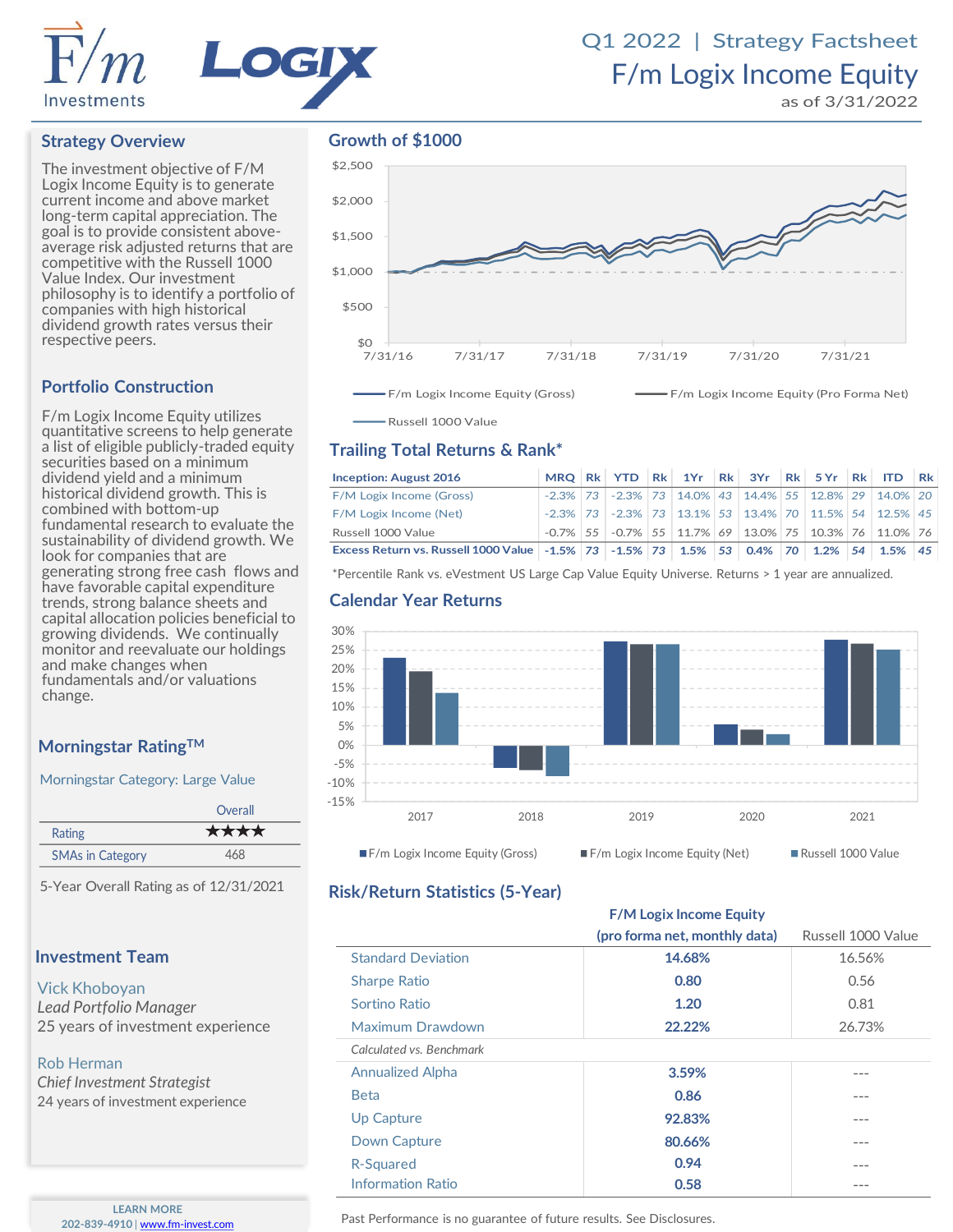

# Q1 2022 | Strategy Factsheet<br>F/m Logix Income Equity

| <b>Name</b>                      | Weight |
|----------------------------------|--------|
| Abbyie Inc                       | 5.05%  |
| Lockheed Martin Corp             | 4.09%  |
| Johnson & Johnson                | 3.86%  |
| Amgen Inc                        | 3.77%  |
| <b>Chevron Corporation</b>       | 3.66%  |
| Eog Resources Inc                | 3.66%  |
| Us Bancorp                       | 3.61%  |
| Cisco Systems Inc                | 3.60%  |
| <b>Prudential Financial Inc.</b> | 3.53%  |
| Crown Castle International Corp  | 3.52%  |
|                                  |        |

### **Characteristics\***

| # of Holdings (quarter end)         | 31      |
|-------------------------------------|---------|
| % Holdings In 10 Largest Stocks     | 38.4%   |
| Cash Position (quarter end)         | 1.1%    |
| Annual Turnover (last 12 months)    | 50.0%   |
| <b>Active Share</b>                 | 84.9%   |
| Dividend Yield                      | 3.1%    |
| Weighted Avg. Market Cap (billions) | \$160.0 |
| Median Market Cap (billions)        | \$134.3 |
| P/E Ratio (12 months trailing)      | 14.89   |
| P/B Ratio                           | 2.75    |
| P/S Ratio (12 months trailing)      | 2.24    |
| P/CF Ratio (12 months trailing)     | 9.9     |
|                                     |         |



\*Representative account. Holdings, sectors and characteristics are subjecttochange.

### **Upside/Downside Capture vs. Benchmark (5-Year)**



### **Strategy Highlights**

| <b>Objective</b>               | Long term growth of capital |
|--------------------------------|-----------------------------|
| Firm AUM (billions)            | \$3.2                       |
| Strategy AUM (millions)        | \$1.7                       |
| <b>Strategy Inception Date</b> | 8/1/2016                    |
| <b>Benchmark</b>               | Russell 1000 Value          |
| <b>Primary Universe</b>        | US Large Cap Value Equity   |
| Geographic Region              | United States               |
| <b>Vehicle Availability</b>    | Separate Account            |
| Min. Initial Investment        | \$100,000                   |
| <b>Management Fee</b>          | 0.60%                       |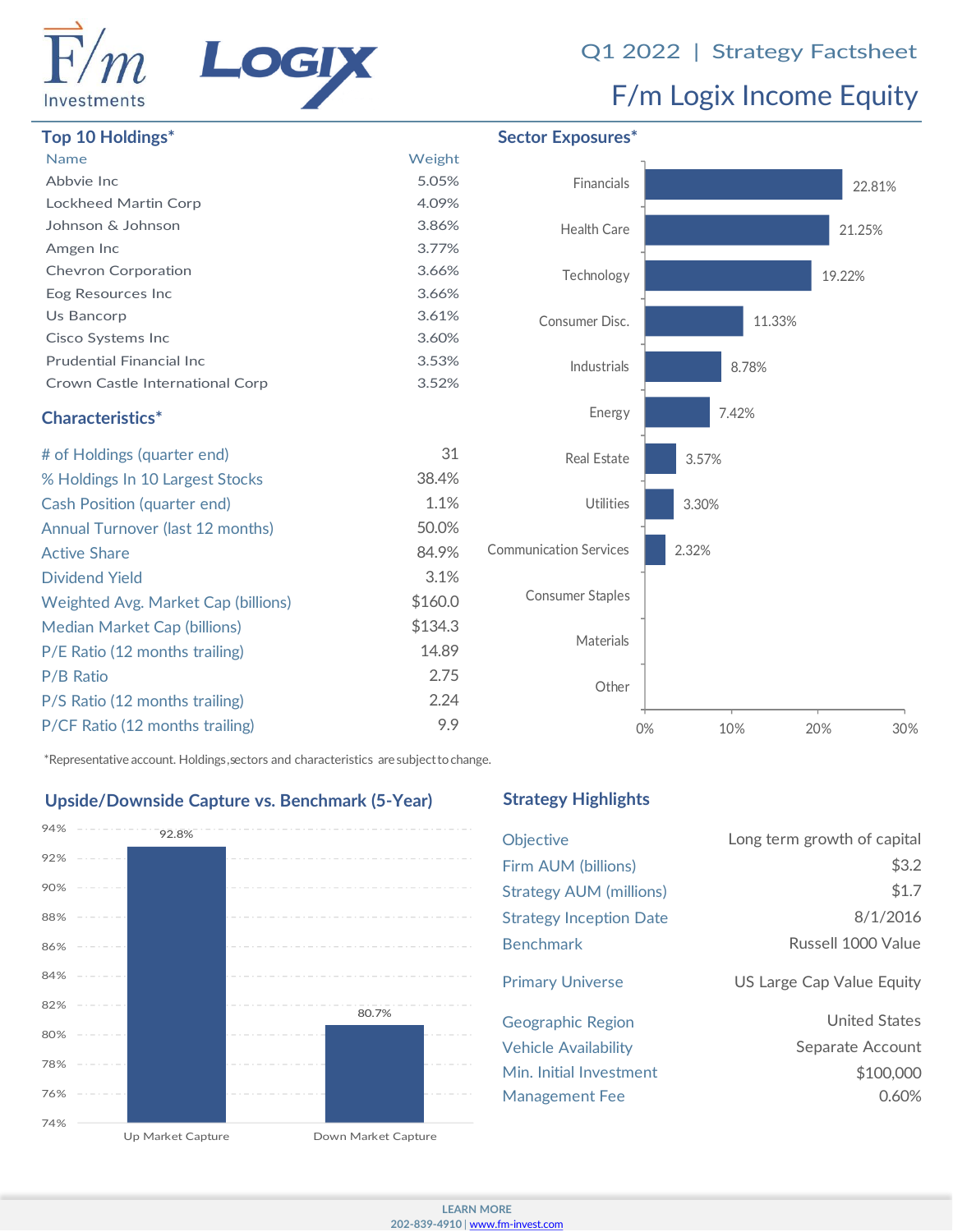

### DISCLOSURES

Performance is time-weighted for each performance period and reflects the reinvestment of dividends and other earnings. Gross performance is net of all trading and operational expenses, including brokerage, administrative, interest, and custodial costs. Pro forma net performance illustrated herein assumes a 0.60% annual management fee, with fees deducted from historical gross returns on a pro rata monthly basis. Investment Advisory fees are described in the Integrated Alpha ADV Part 2A.

Actual results of individual accounts and products utilizing the Strategy, as well as account holdings, may vary due to client cash flows, timing of implementation, different custodians, the availability of underlying securities, regulation, and other factors. Small accounts may underperform other accounts utilizing the Strategy due to the potentially greater impact of transaction costs.

Historical performance was affected by material market and economic conditions that were independent of and not controlled by F/m Investments, LLC or Integrated Alpha Investments and may be different in the future.

The holdings in the Strategy may differ significantly from the securities that comprise the index. For example, the Strategy has significantly fewer positions than found in the index. The index has not been selected to represent an appropriate benchmark with which to compare an investor's performance, but rather is disclosed to allow for comparison of the investor's performance to that of certain well-known and widely recognized index. You cannot invest directly in an index.

The Top 10 holdings shown are based off the largest ten positions (as a percentage of portfolio assets) as of the date indicated and do not correspond to any performance metric. This list is provided for informational purposes and does not constitute advice to purchase or hold securities shown. Number of holdings excludes cash and fund positions, and only one share class is counted per issuer; average weight also non-stock positions and considers the combined weight of class shares, where applicable. Position sizes and dates of security purchase may differ between accounts managed according to this strategy. The Holdings identified do not represent all of the securities purchased, sold, or recommended for advisory clients and reflect the ten largest positions strictly as of the date indicated.

All securities investing involves the risk of loss. Past performance is no guarantee of future results. There can be no assurance **that the Strategy can meet its stated objectives.**

Investing in the Strategy entails the significant risks of equity investing. The Strategy utilizes a limited number of securities which reduces diversification and may magnify any potential losses. The Strategy may invest in foreign securities via ADRs which can be riskier than investing in US securities. Frequent trading of the portfolio involves correspondingly higher expenses and may adversely affect the Strategy's performance.

> INVESTMENT ADVISER F/m INVESTMENTS, LLC [Info@fm-invest.com](mailto:Info@fm-funds.com) 202-839-4910 [www.fm-invest.com](http://www.fm-invest.com/)